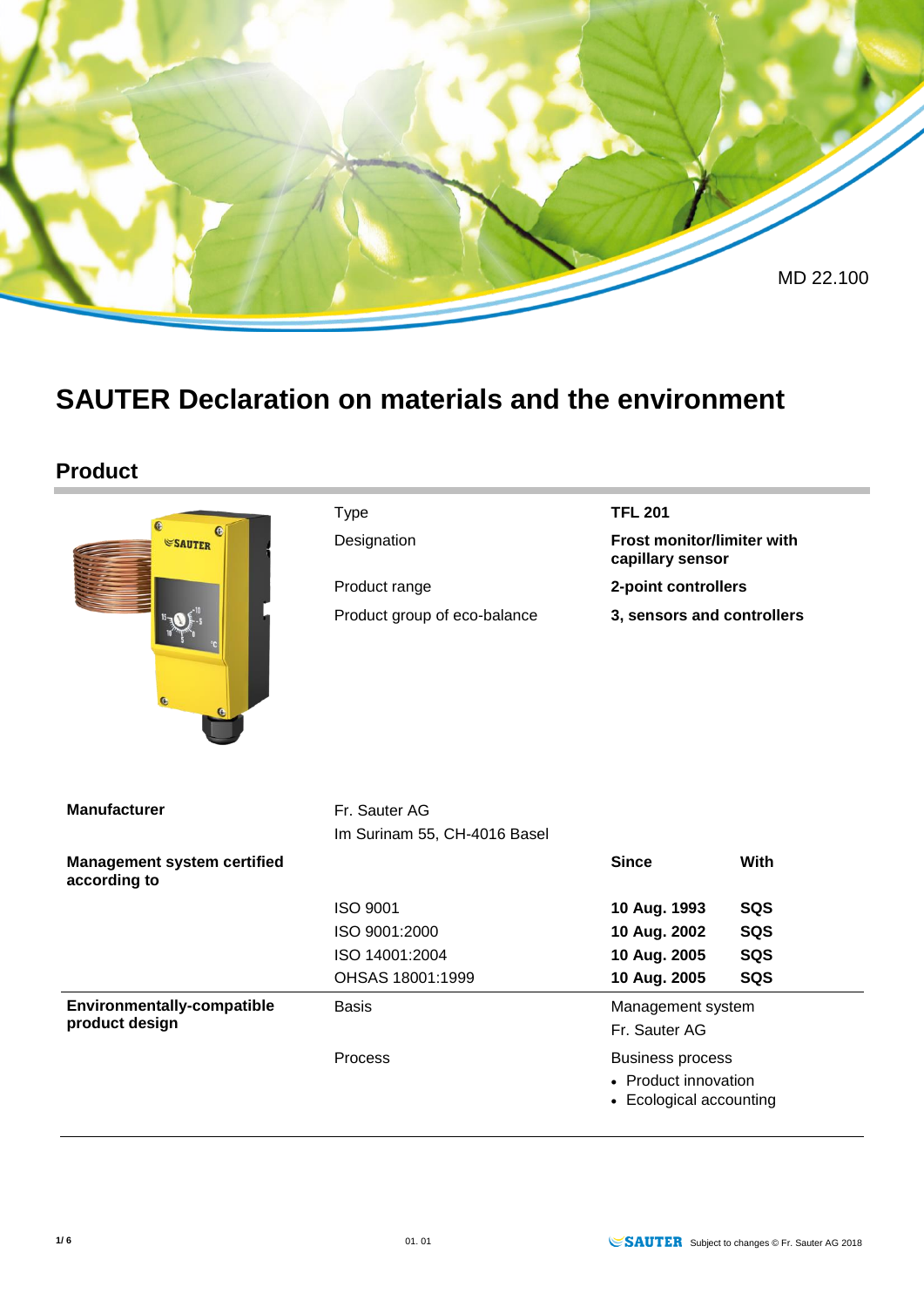| <b>Product description</b> | CE conformity                                                                            |                                                                                          |  |  |  |
|----------------------------|------------------------------------------------------------------------------------------|------------------------------------------------------------------------------------------|--|--|--|
|                            | Function, operation, maintenance,<br>service                                             | PDS 22.100                                                                               |  |  |  |
| <b>Environmental risk</b>  | Fire protection according to                                                             | EN 60695-2-11, EN 60695-10-2                                                             |  |  |  |
|                            | Fire load $1$<br>Hazardous substances <sup>2</sup><br>Banned substances (see link below) | $31.1 - 32.7$ MJ<br>Conforming to RoHS 2011/65/EU<br>Conforming to REACH<br>1907/2006/EC |  |  |  |
|                            | Parts containing halogen<br>(causingcorrosive smoke)                                     |                                                                                          |  |  |  |
|                            | Liquids polluting the aquatic<br>environment                                             |                                                                                          |  |  |  |
|                            | <b>Explosive substances</b>                                                              |                                                                                          |  |  |  |
| Packaging                  | Cardboard box 166 x 126 x 76 mm                                                          | 40.0 g                                                                                   |  |  |  |

#### **Materials**

|                           | Total weight of<br>product <sup>4</sup> | 259.15389.60 g              | <b>Material Safety Data</b><br>Sheet (MSDS) | EU waste code <sup>5</sup> |
|---------------------------|-----------------------------------------|-----------------------------|---------------------------------------------|----------------------------|
| <b>Plastic</b>            |                                         |                             |                                             |                            |
| PA <sub>6</sub>           |                                         | 69.90 g                     | Yes                                         | 20 01 39                   |
| <b>TPE</b>                |                                         | 1.2 <sub>g</sub>            | Yes                                         | 20 01 39                   |
| <b>ABS</b>                |                                         | $38.038.6$ g                | Yes                                         | 20 01 39                   |
| <b>NBR</b>                |                                         | 0.7 g                       | Yes                                         | 20 01 39                   |
| <b>POM</b>                |                                         | 0.92                        | Yes                                         | 20 01 39                   |
| <b>Metal</b>              |                                         |                             |                                             |                            |
| Steel of different alloys |                                         | $7.62$ g                    | Not required                                | 20 01 40                   |
| <b>Various</b>            |                                         |                             |                                             |                            |
| Sensors / composites      |                                         | 115.92244.8 g               |                                             |                            |
| Refrigerant R507a         |                                         | $2.0 - 8.0$ cm <sup>3</sup> | Yes                                         | 14 06 01                   |

 $2$  Only applies to electrical devices

 1 See **Remarks** on last page

 $3$  Directive 94/62/EC and follow-on document, ruling 97/129/EC

<sup>4</sup> See **Remarks** on last page

<sup>&</sup>lt;sup>5</sup> Directive 75/442/EEC and follow-on document, ruling 2001/118/EC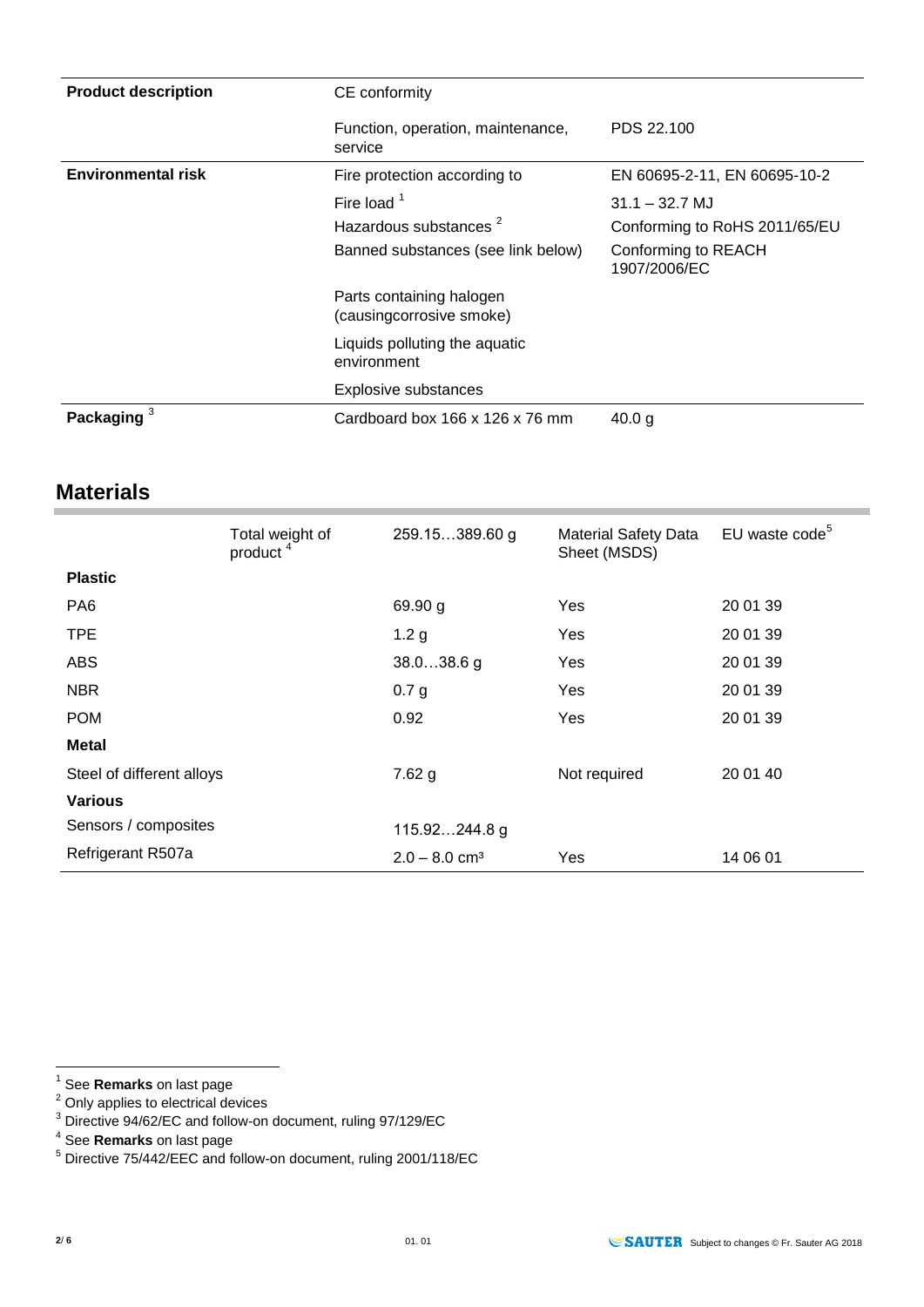A

The following materials balance and the calculation of the environmental impact relate to type TFL201F622.

### **Materials balance**

**Note** 



## **Energy requirement in the utilisation phase**

Power requirement for component

| Minimum power consumption           | 0 W   |
|-------------------------------------|-------|
| Average power consumption           | 0 W   |
| Typical energy consumption per year | 0 kWh |

The energy requirement evaluation was performed for a typical utilisation scenario. The European electricity mix from ecoinvent 2.2 was used to evaluate the power consumption in the utilisation phase.

### **Calculation of the environmental impact**

Evaluation over the entire life stage of 8 years in a typical utilisation scenario. The results shown are based on a method of ecological scarcity that combines various environmental effects into an "environmental impact points" key figure. The method is based on Switzerland's environmental targets and evaluates the individual effects depending on the "Distance to Target".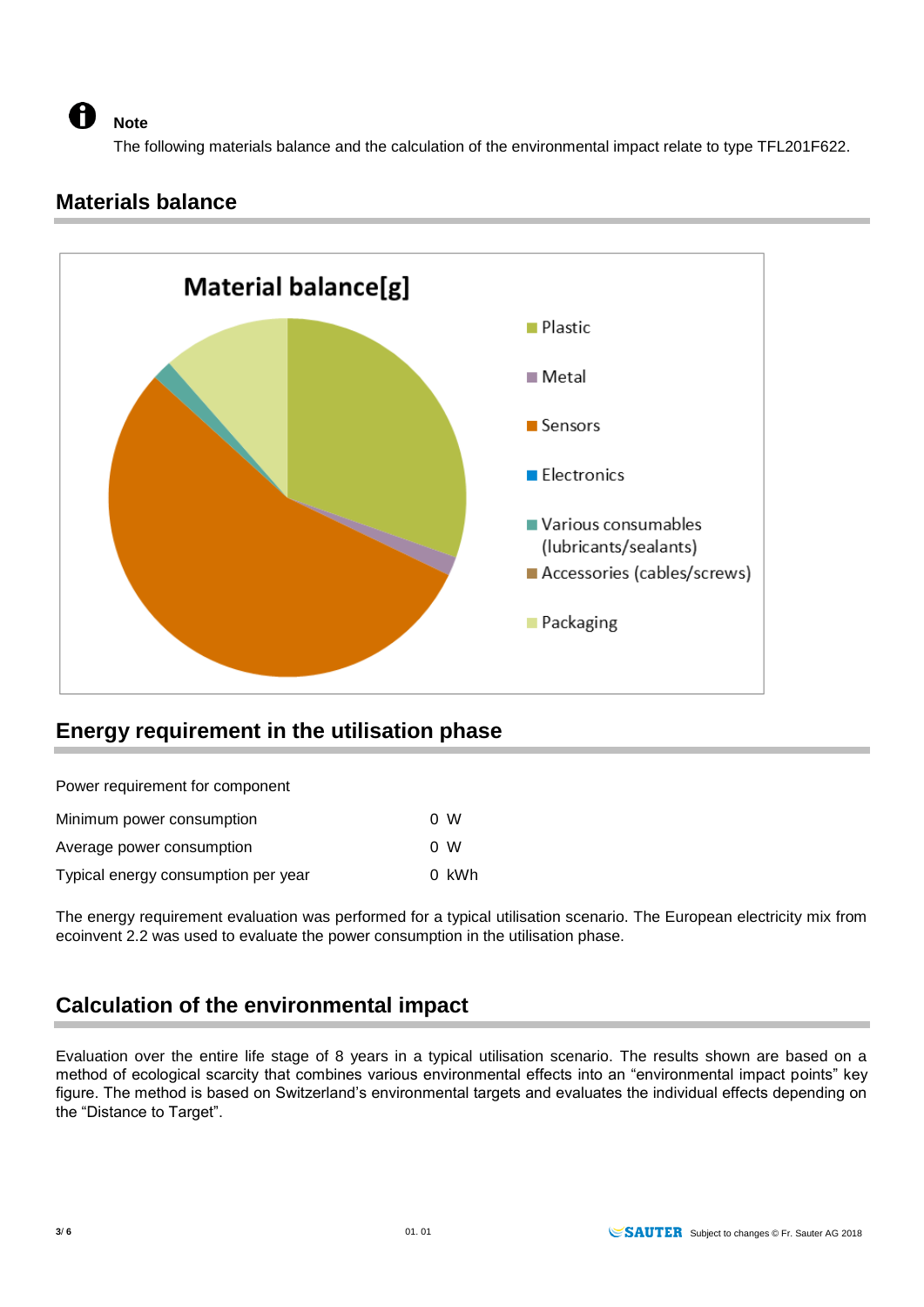| Indicator                                                      | <b>Unit</b>            | Production | <b>Utilisation</b> | <b>Disposal</b> | Total    |
|----------------------------------------------------------------|------------------------|------------|--------------------|-----------------|----------|
|                                                                |                        |            |                    |                 |          |
| Global warming potential (GWP),<br>IPCC 2007, 100a             | kg CO <sub>2</sub> eq. | 14.7       |                    | 0.1             | 14.8     |
| Cumulative energy demand (non-                                 |                        |            |                    |                 |          |
| renewable resources)                                           | MJ eq.                 | 48         |                    | 0.1             | 50       |
| Cumulative energy demand                                       |                        |            |                    |                 |          |
| (renewable resources)                                          | MJ eq.                 | 6.2        |                    | 0.00            | 6        |
|                                                                |                        |            |                    |                 |          |
| Acidification potential, CML 2001                              | kg SO <sub>2</sub> eq. | 3.95E-02   | $0.00E + 00$       | 5.59E-05        | 3.96E-02 |
| Eutrophierungspotential, CML<br>2001 Eutrophication potential, |                        |            |                    |                 |          |
| <b>CML 2001</b>                                                | kg PO4-- eq.           | 3.71E-02   | $0.00E + 00$       | 4.69E-05        | 3.72E-02 |
| Ozone creation potential, CML                                  |                        |            |                    |                 |          |
| 2001                                                           | kg C2H4 eq.            | 1.62E-03   | $0.00E + 00$       | 1.84E-06        | 1.63E-03 |
|                                                                |                        |            |                    |                 |          |
| Ecological scarcity 2006: Total                                | <b>UBP</b>             | 18'800     |                    | 130             | 19'000   |



The relationship of the contributions made by the utilisation in comparison to those made by the reduction and disposal depends on the intensity of the utilisation (utilisation scenario).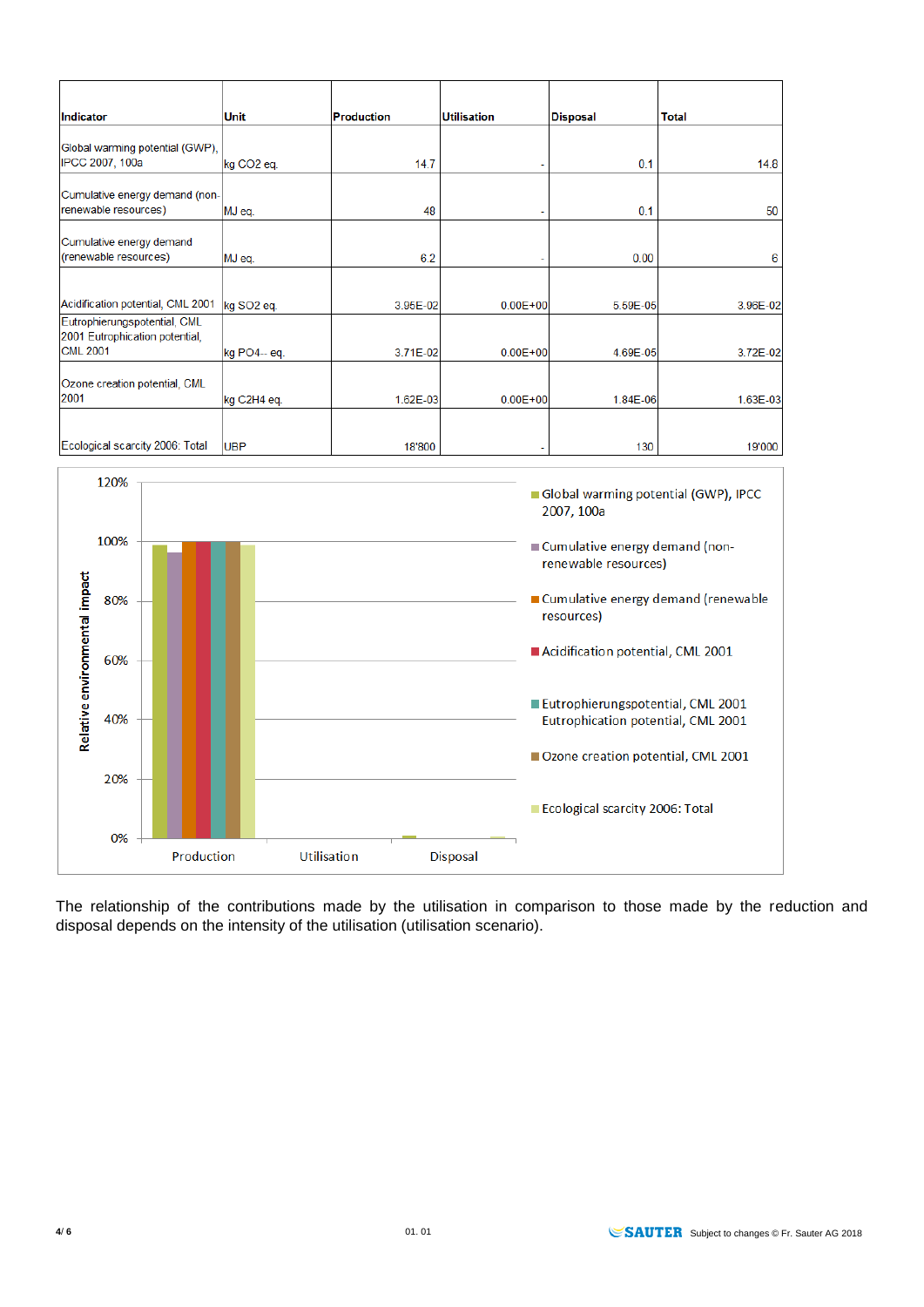| Disposal |
|----------|
|----------|

#### **Product:**

The device must be disposed of as waste from electrical and electronic equipment (electrical/electronic scrap) and must not be disposed of as household waste. This applies in particular to the assembled PCB.

Special treatment for special components may be compulsory by law or make ecological sense.

#### **Packaging:**

Recyclable

The local and currently valid laws (WEEE2012/19/EU) must be observed.

#### **Special information:**

|                                | None                                                                                                                                                                                                                                                                                                                                                                                                                                                                                                                                                                                                                                                                      |           |        |
|--------------------------------|---------------------------------------------------------------------------------------------------------------------------------------------------------------------------------------------------------------------------------------------------------------------------------------------------------------------------------------------------------------------------------------------------------------------------------------------------------------------------------------------------------------------------------------------------------------------------------------------------------------------------------------------------------------------------|-----------|--------|
| <b>Remarks</b>                 | <sup>(1)</sup> Depending on the fire load for the type:                                                                                                                                                                                                                                                                                                                                                                                                                                                                                                                                                                                                                   |           |        |
|                                | TFL201F002                                                                                                                                                                                                                                                                                                                                                                                                                                                                                                                                                                                                                                                                |           | 4.1 MJ |
|                                | TFL201F022                                                                                                                                                                                                                                                                                                                                                                                                                                                                                                                                                                                                                                                                |           | 4.2 MJ |
|                                | TFL201F102                                                                                                                                                                                                                                                                                                                                                                                                                                                                                                                                                                                                                                                                |           | 4.1 MJ |
|                                | TFL201F602                                                                                                                                                                                                                                                                                                                                                                                                                                                                                                                                                                                                                                                                |           | 4.1 MJ |
|                                | TFL201F622                                                                                                                                                                                                                                                                                                                                                                                                                                                                                                                                                                                                                                                                |           | 4.2 MJ |
|                                | <sup>(2)</sup> Depending on the weight of the type:                                                                                                                                                                                                                                                                                                                                                                                                                                                                                                                                                                                                                       |           |        |
|                                | TFL201F002                                                                                                                                                                                                                                                                                                                                                                                                                                                                                                                                                                                                                                                                | $302.1$ g |        |
|                                | TFL201F022                                                                                                                                                                                                                                                                                                                                                                                                                                                                                                                                                                                                                                                                | 303.7 $g$ |        |
|                                | TFL201F102                                                                                                                                                                                                                                                                                                                                                                                                                                                                                                                                                                                                                                                                | 259.1 g   |        |
|                                | TFL201F602                                                                                                                                                                                                                                                                                                                                                                                                                                                                                                                                                                                                                                                                | $302.1$ g |        |
|                                | TFL201F622                                                                                                                                                                                                                                                                                                                                                                                                                                                                                                                                                                                                                                                                | 389.6 g   |        |
| How the environment benefits   | With these products we make a significant contribution to energy savings in<br>buildings and to reducing global warming.<br>In the Green Building area, our products ensure that customer requirements<br>are fulfilled optimally and that there is cost efficiency over the entire building<br>life-cycle.                                                                                                                                                                                                                                                                                                                                                               |           |        |
|                                |                                                                                                                                                                                                                                                                                                                                                                                                                                                                                                                                                                                                                                                                           |           |        |
| <b>Extent of applicability</b> | This declaration is an environmental declaration based on ISO 14025 and<br>describes the environmental impact of the product over its entire life stage.<br>The declaration is made in a compact form without an external check or<br>registration.<br>The data gathered with existing data inventories for production processes<br>has been evaluated from the ecoinvent 2.2 European database.<br>For the determination of the energy requirement during the utilisation phase<br>of the product, standard HVAC applications and average climatic conditions<br>in Switzerland were assumed, based on the ecological accounting for the<br>corresponding product group. |           |        |
|                                |                                                                                                                                                                                                                                                                                                                                                                                                                                                                                                                                                                                                                                                                           |           |        |
|                                |                                                                                                                                                                                                                                                                                                                                                                                                                                                                                                                                                                                                                                                                           |           |        |



**Disclaimer: This declaration is for information purposes only.**

Deviations from the information it contains can occur without being announced. Fr. Sauter AG explicitly rules out any liability for any consequences that may result due to the above information.



Your local SAUTER representative will provide further information on environmental aspects, and specifically on disposal.